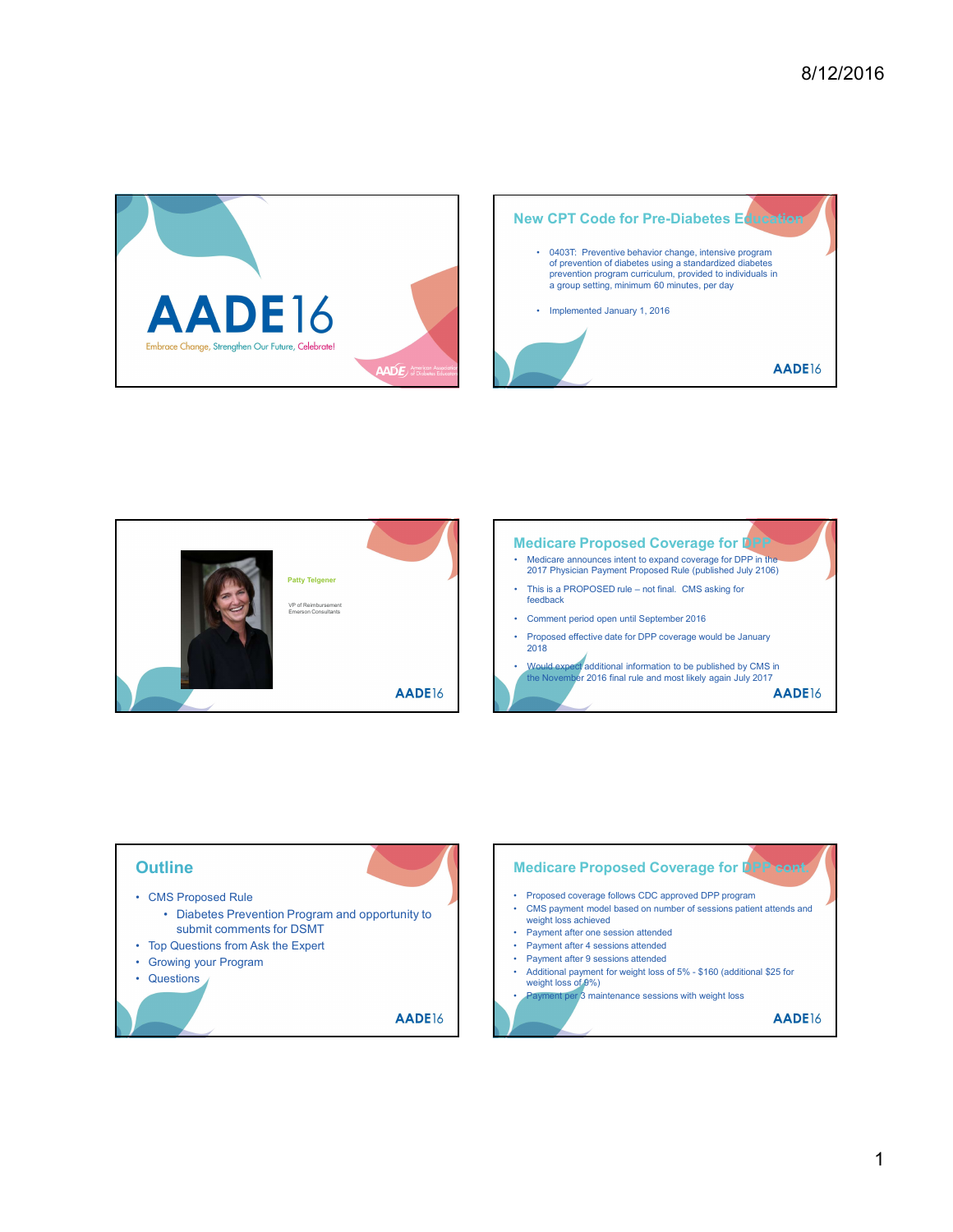





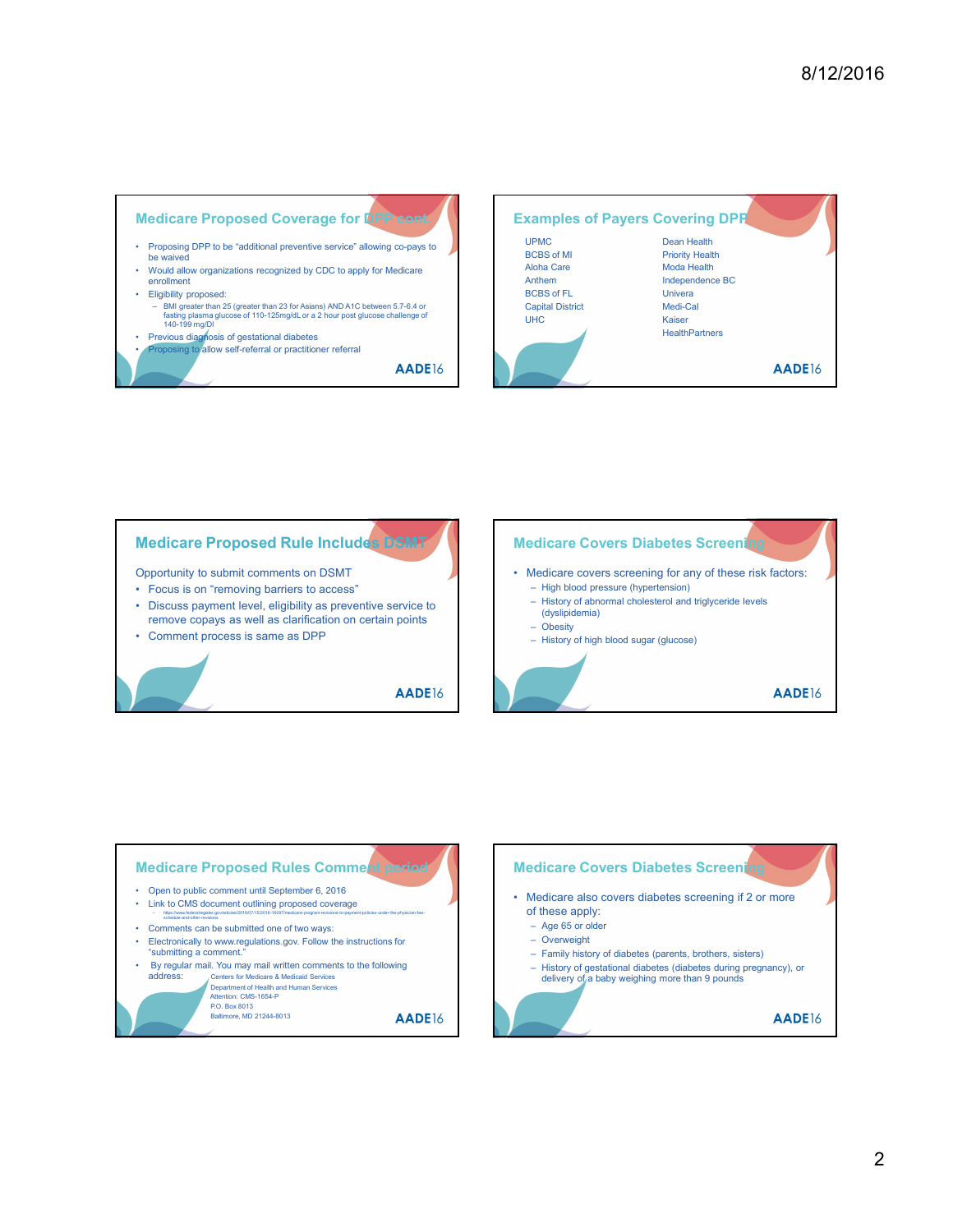





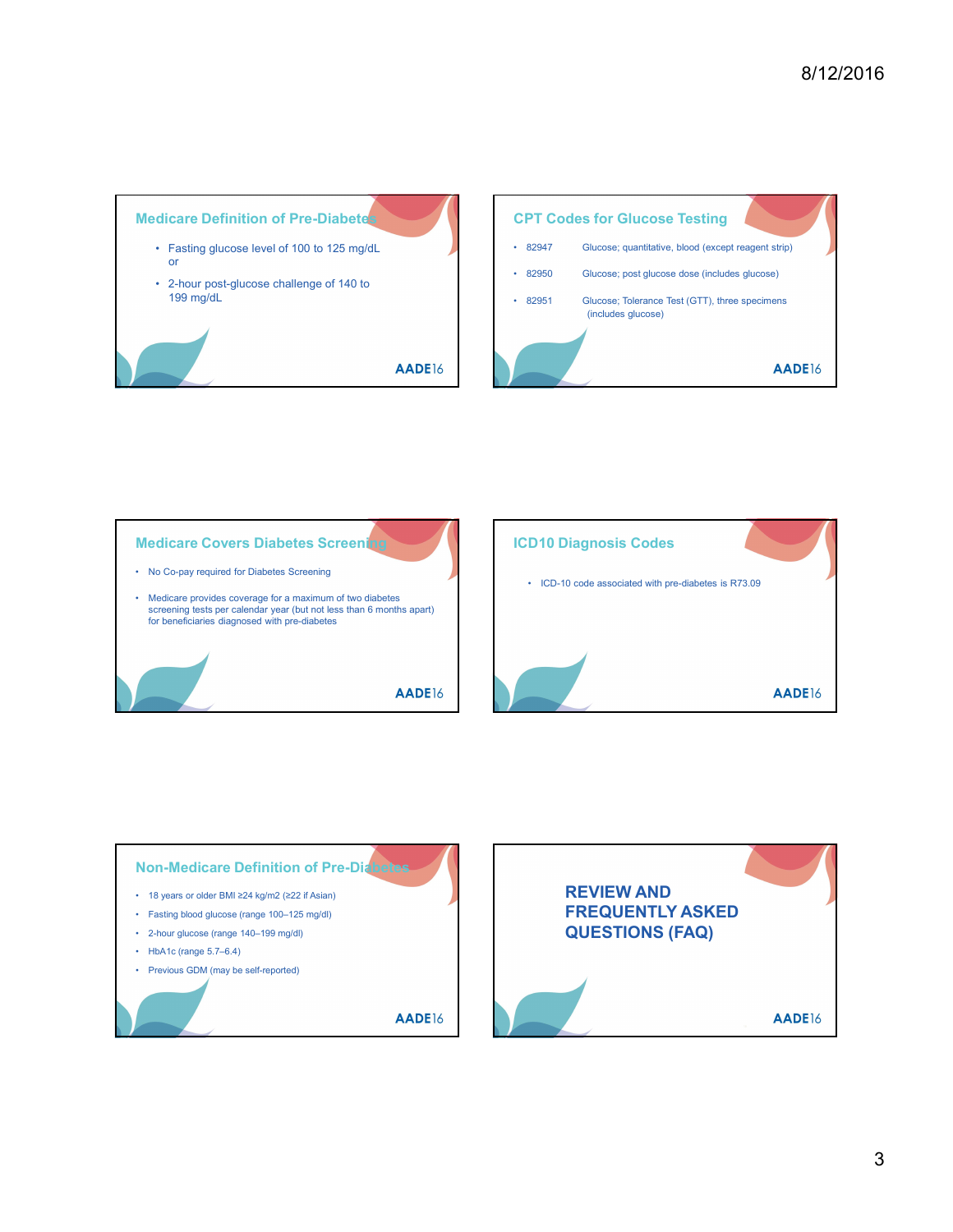





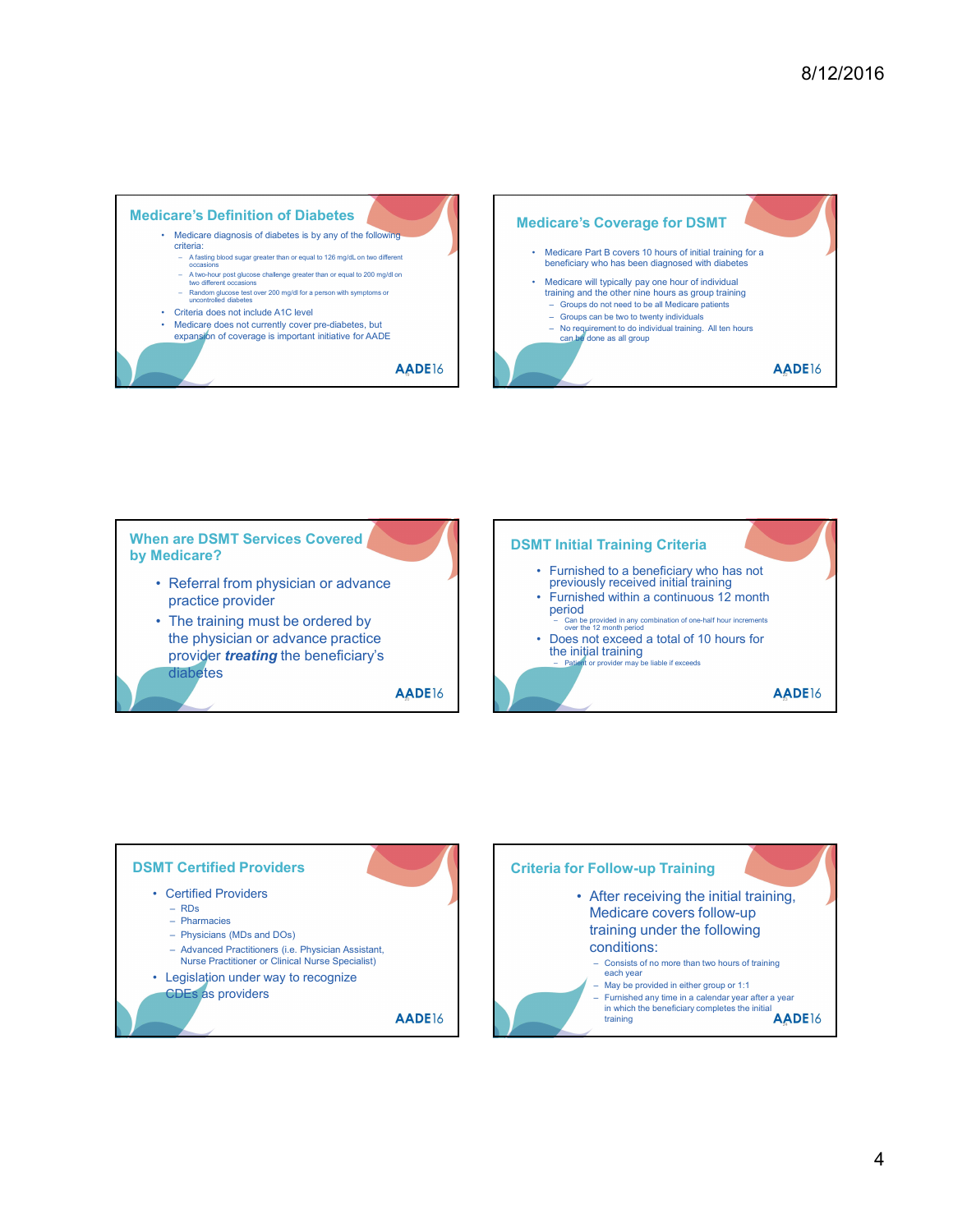





5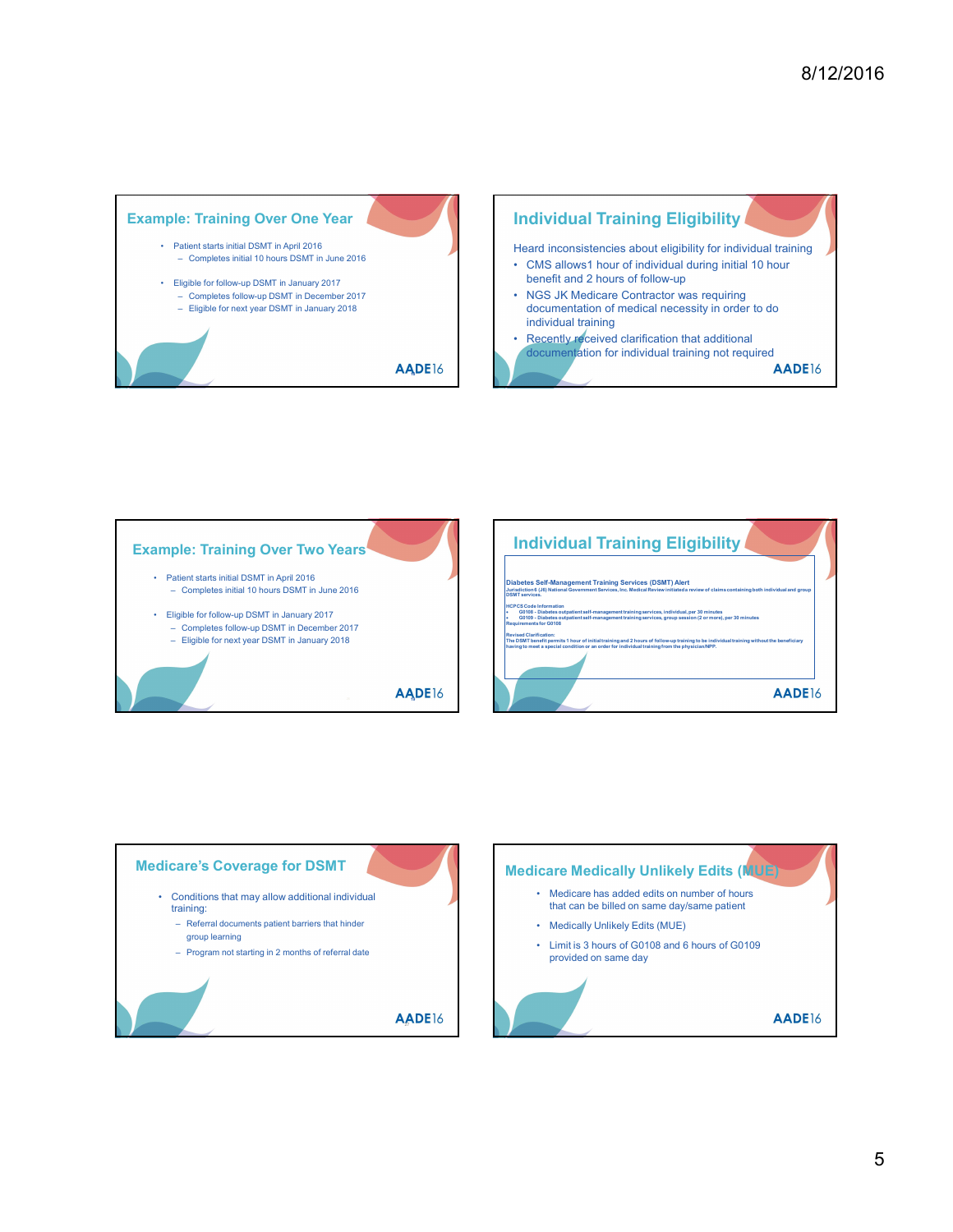





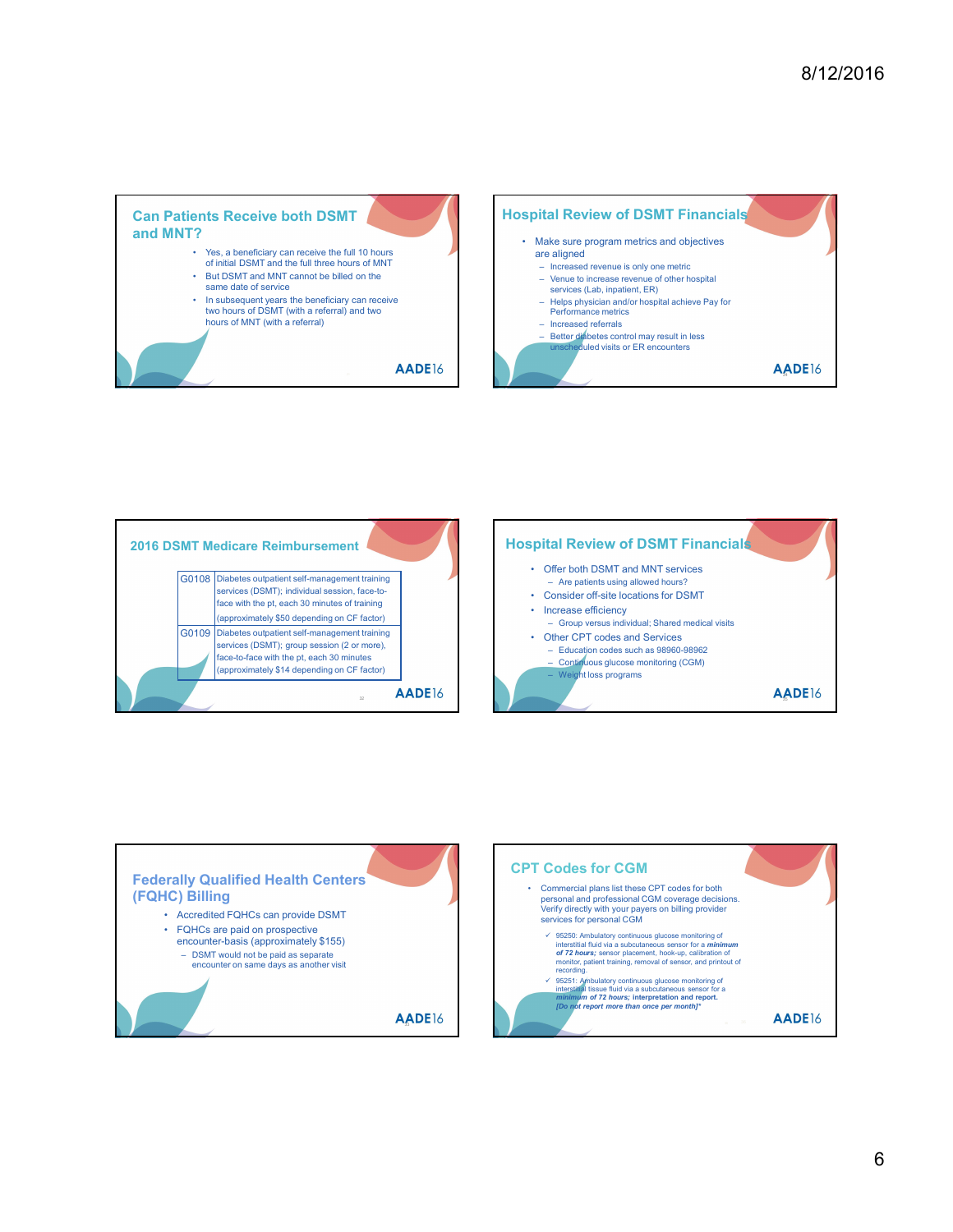